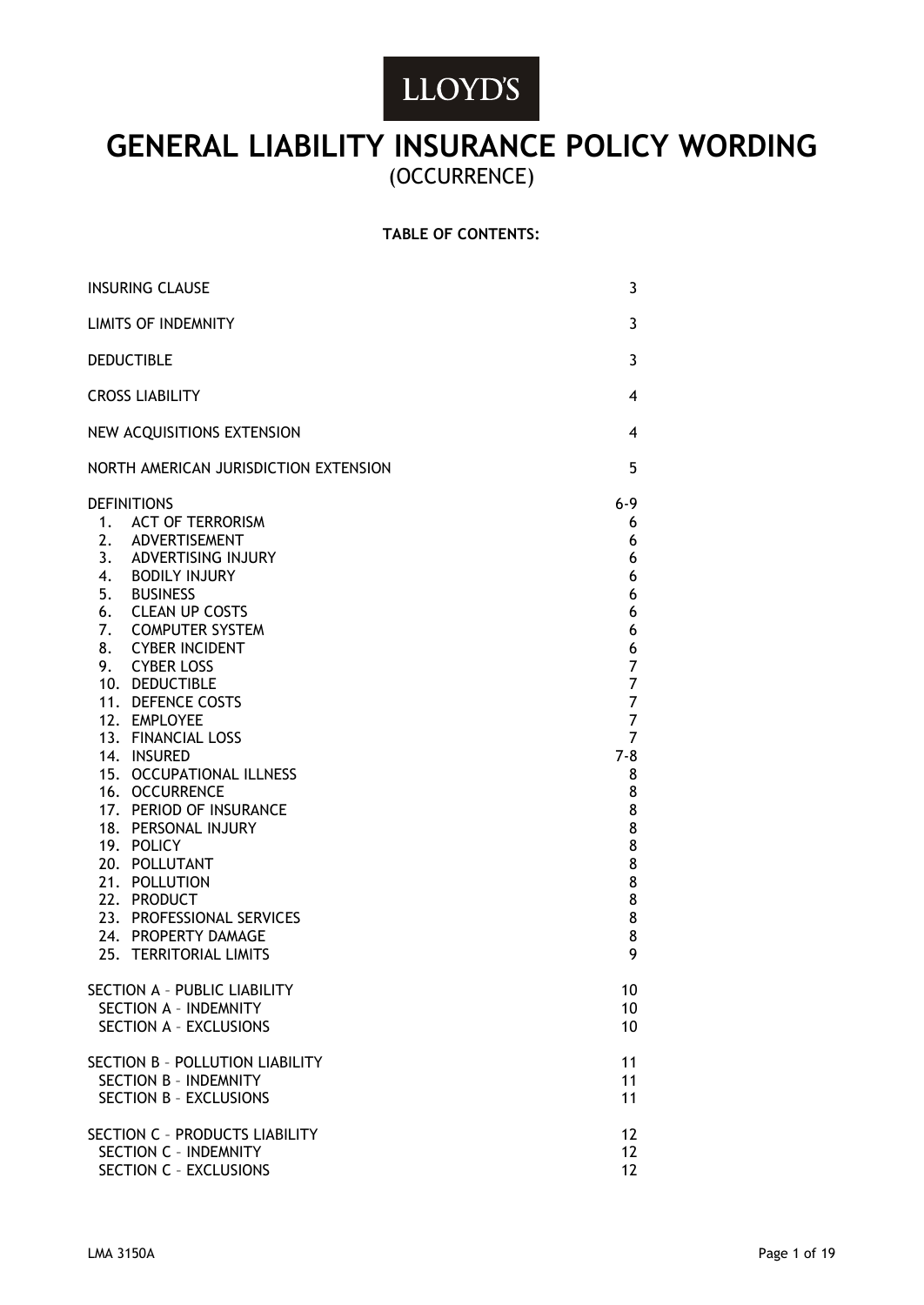|     | <b>GENERAL EXCLUSIONS</b>         | $13 - 15$ |
|-----|-----------------------------------|-----------|
| 1.  | <b>ABUSE</b>                      | 13        |
| 2.  | <b>ACT OF TERRORISM</b>           | 13        |
|     | 3. ADVERTISING INJURY             | 13        |
|     | 4. AIRCRAFT OR WATERCRAFT         | 13        |
|     | 5. ASBESTOS                       | 13        |
| 6.  | <b>CONTRACTUAL LIABILITY</b>      | 13        |
| 7.  | <b>CYBER LOSS</b>                 | 13        |
| 8.  | <b>DELIBERATE ACTS</b>            | 13        |
|     | 9. EMPLOYERS' LIABILITY           | 14        |
|     | 10. EMPLOYMENT PRACTICES          | 14        |
|     | 11. FAULTY WORKMANSHIP            | 14        |
|     | 12. FINANCIAL LOSS                | 14        |
|     | 13. LIQUIDATED DAMAGES            | 14        |
|     | 14. MOTOR VEHICLES                | 14        |
|     | 15. MOULD                         | 14        |
|     | 16. NORTH AMERICAN DOMICILE       | 14        |
|     | 17. OCCUPATIONAL ILLNESS          | 14        |
|     | 18. PROFESSIONAL SERVICES         | 15        |
|     | 19. PUNITIVE OR EXEMPLARY DAMAGES | 15        |
|     | 20 RADIOACTIVE CONTAMINATION      | 15        |
|     | 21. WAR                           | 16        |
|     |                                   |           |
|     | <b>CLAIMS CONDITIONS</b>          | 16        |
|     | 1. ASSUMPTION OF LIABILITY        | 16        |
|     | 2. CO-OPERATION                   | 16        |
|     | 3. NOTICE OF CLAIM                | 16        |
| 4.  | <b>SETTLEMENT</b>                 | 16        |
|     |                                   |           |
|     | <b>GENERAL CONDITIONS</b>         | $17 - 19$ |
|     | 1. CANCELLATION                   | 17        |
| 2.  | <b>CONFLICT OF STATUTES / LAW</b> | 17        |
| 3.  | <b>MATERIAL CHANGES</b>           | 17        |
| 4.  | MISREPRESENTATION AND FRAUD       | 18        |
| 5.  | <b>NOTICES</b>                    | 18        |
| 6.  | <b>OTHER INSURANCE</b>            | 18        |
| 7.  | <b>POLICY DISPUTES</b>            | 18        |
| 8.  | <b>PREMIUM</b>                    | 18        |
| 9.  | <b>SANCTIONS</b>                  | 19        |
|     | 10. SUBROGATION AND RECOVERIES    | 19        |
| 11. | THIRD PARTY RIGHTS                | 19        |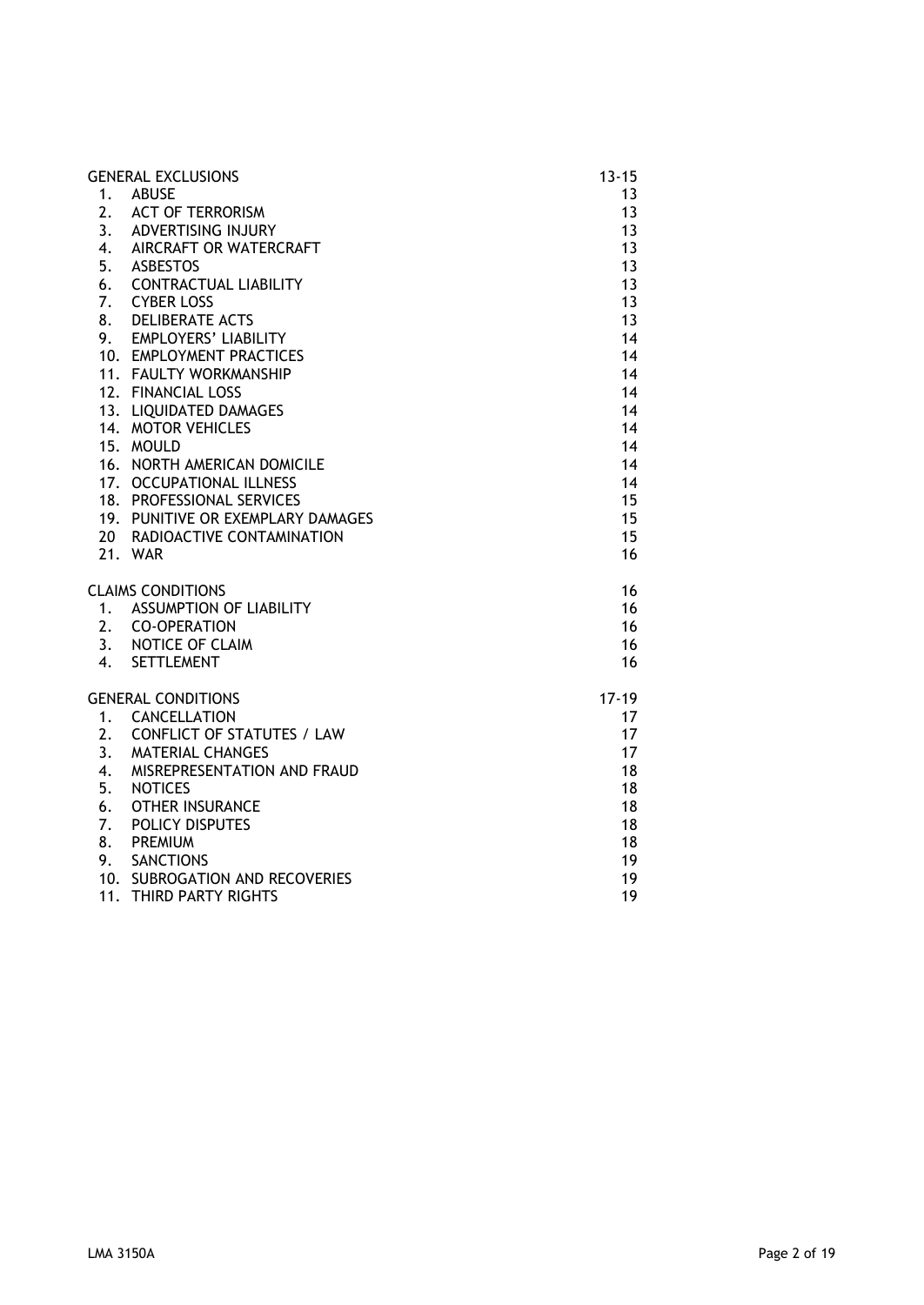# LLOYD'S

## **GENERAL LIABILITY INSURANCE POLICY WORDING** (OCCURRENCE)

*Words and phrases which appear in this POLICY in all capital letters have the special meanings set forth in the Definitions section. The titles of the paragraphs of this POLICY are inserted solely for convenience or reference and shall not limit or affect the provisions to which they relate. Unless the context requires otherwise, words denoting the singular shall include the plural and vice-versa.*

## **INSURING CLAUSE**

In consideration of the payment of the premium the Underwriters will indemnify the INSURED against their legal liability to pay damages (including claimants' costs, fees and expenses) in accordance with the law of any country within the TERRITORIAL LIMITS.

However, no indemnity shall be provided in respect of any judgment, award, payment or settlement made within any country or territory which operates under the laws of the United States of America or Canada (or to any order made anywhere in the world to enforce such judgment, award, payment or settlement either in whole or in part) unless the North American Jurisdiction Extension is marked as "included" in the Schedule.

This indemnity applies only to such liability as defined by each insured Section of this POLICY arising out of the BUSINESS, subject always to the terms, conditions and exclusions of such Section and of the POLICY as a whole.

## **LIMITS OF INDEMNITY**

The Underwriters' total liability to pay damages, claimants' costs, fees and expenses shall not exceed the Limits of Indemnity specified in the Schedule:

- 1. against each Section in respect of any one OCCURRENCE; and
- 2. in respect of all OCCURRENCES during the PERIOD OF INSURANCE for Section B and Section C (separately for each Section).

DEFENCE COSTS will be payable in addition to the Limits of Indemnity except where stated to the contrary within this POLICY.

The Limits of Indemnity are payable in excess of the applicable DEDUCTIBLE.

Each Section shall be subject to its own Limit of Indemnity, provided always that should the same originating cause or OCCURRENCE give rise to liability under more than one Section, the total amount of the Underwriters' liability for all claims arising out of that one originating cause or OCCURRENCE under all such Sections combined shall not exceed the single greatest Limit of Indemnity available under the Sections providing indemnity.

## **DEDUCTIBLE**

The DEDUCTIBLE stated in the Schedule applies to each and every claim or series of claims arising out of an OCCURRENCE. The DEDUCTIBLE shall not be cumulative and where an OCCURRENCE could give rise to the application of more than one DEDUCTIBLE, only the higher DEDUCTIBLE shall apply.

The DEDUCTIBLE shall be inclusive of all damages, claimants' costs, fees and expenses and DEFENCE COSTS and shall not reduce the Limits of Indemnity.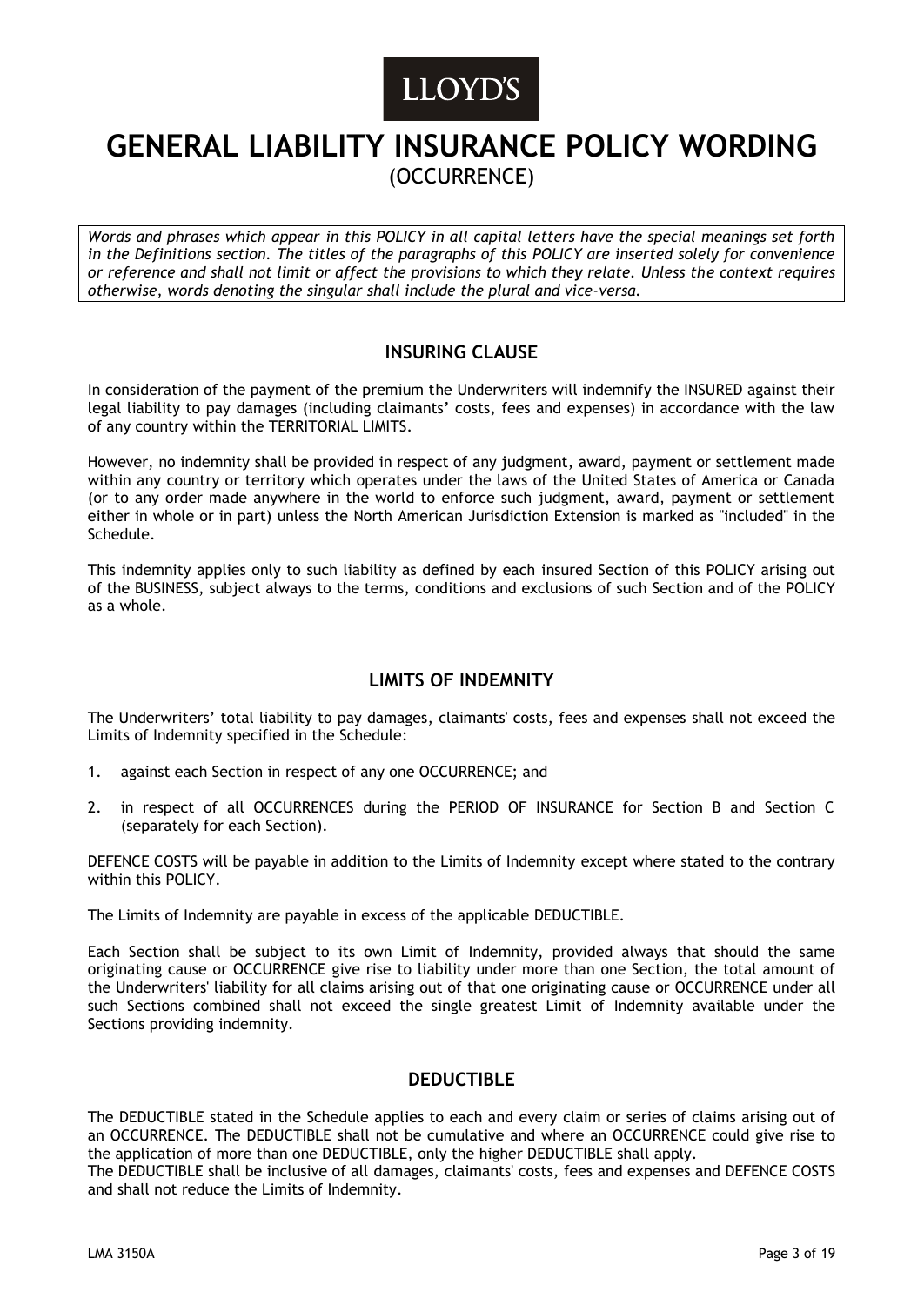## **CROSS LIABILITY**

Each named company, legal entity, or subsidiary described in paragraphs a. and c. of the definition of INSURED will be separately indemnified in respect of claims made against any of them by any other, subject to the Underwriters' total liability not exceeding the stated Limits of Indemnity.

### **NEW ACQUISITIONS EXTENSION**

The indemnity afforded by this POLICY shall apply to all operations acquired or created by the INSURED during the PERIOD OF INSURANCE, provided always that:

- 1. the INSURED notifies the Underwriters of each acquisition or creation within thirty (30) days of such new acquisition or creation becoming at the risk of the INSURED, and provides any information the Underwriters may request; and
- 2. the estimated annual turnover of the acquisition or creation is not more than 10% of the turnover which was the basis of the premium calculation for this POLICY; and
- 3. the business activities of the acquisition or creation are all as described in the BUSINESS; and
- 4. the goods or products of the acquisition or creation manufactured, sold, handled or distributed in the past, at present or proposed in the future are similar to those currently included for coverage as PRODUCTS; and
- 5. the acquisition or creation is domiciled or registered in a country or territory for which this POLICY currently provides insurance.

The indemnity provided by this Extension applies for only thirty (30) days following the date of the acquisition or creation unless the Underwriters expressly confirm acceptance of coverage thereafter.

The Underwriters shall be entitled to apply additional terms or conditions or charge additional premium or to decline to provide further coverage after the thirty (30) days' period has expired, as they may require.

The wageroll and turnover for the acquisition or creation are to be declared in accordance with the Premium clause within the General Conditions where this POLICY is written on an adjustable basis.

In the event that any acquisition or creation does not conform fully to all of the provisions 1 to 5 above, then this Extension shall not apply to such acquisition or creation.

This Extension shall not apply to:

- 1. any BODILY INJURY, PERSONAL INJURY and/or PROPERTY DAMAGE which occurs before the date of any such acquisition or creation; or
- 2. any acquisition or creation which is domiciled or registered in the United States of America or Canada or any country or territory which operates under the laws of the United States of America or Canada.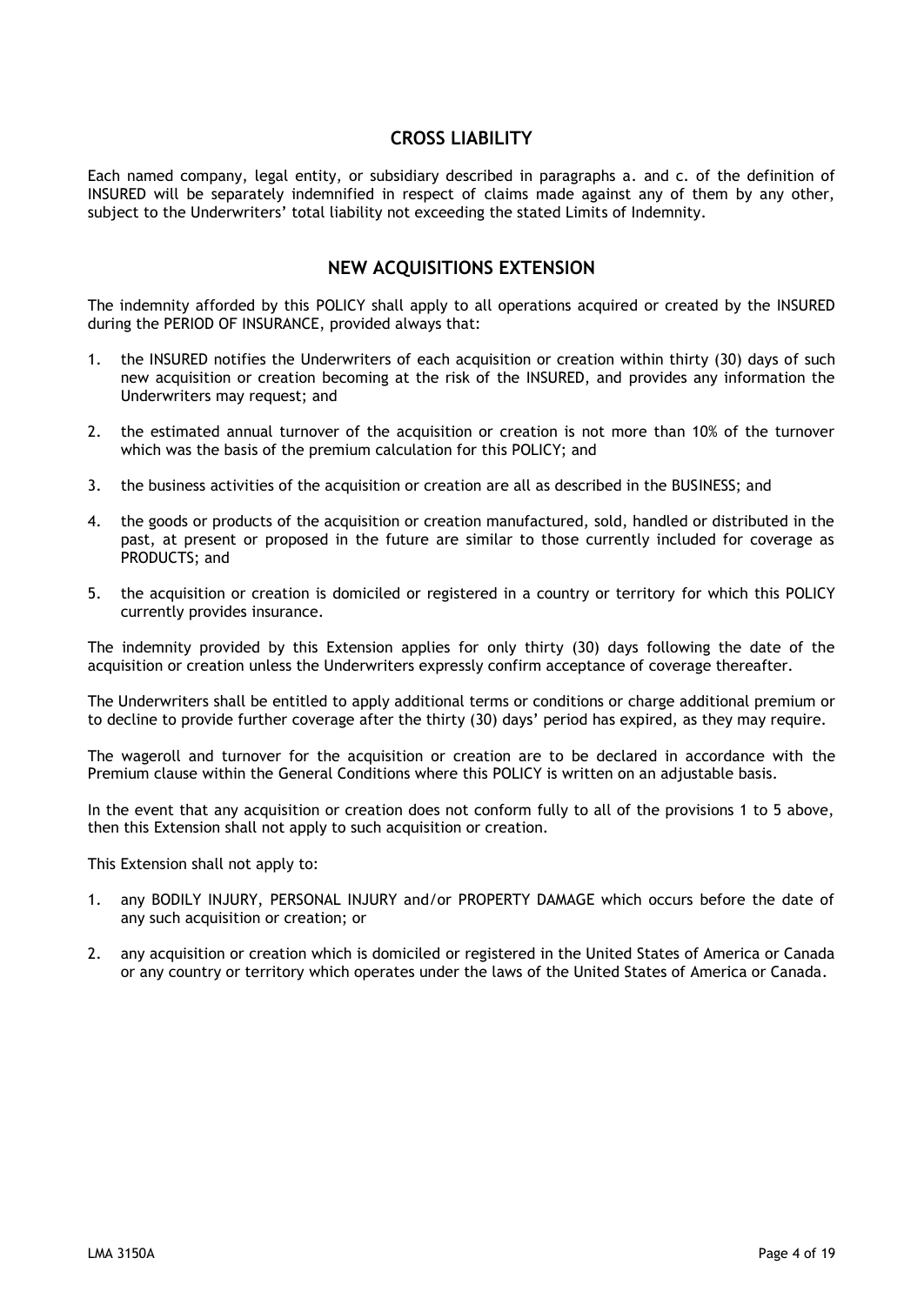## **NORTH AMERICAN JURISDICTION EXTENSION**

(this Extension is only applicable if marked as "Included" in the Schedule)

Notwithstanding the provisions of the Insuring Clause, and subject always to its terms, exclusions, and conditions, this POLICY is extended to indemnify the INSURED in respect of any judgment, award, payment or settlement made within any country or territory which operates under the laws of the United States of America or Canada (or to any order made anywhere in the world to enforce such judgment, award, payment or settlement either in whole or in part). However, the following additional terms, conditions and exclusions shall apply:

- 1. the Limits of Indemnity specified in the Schedule are inclusive of DEFENCE COSTS;
- 2. this Extension does not apply to any liability, DEFENCE COSTS or any other costs, fees or expense of whatsoever nature directly or indirectly caused by or arising out of POLLUTION and/or CLEAN UP COSTS;
- 3. this Extension does not apply to any liability for awards or damages of a punitive or exemplary nature whether in the form of fines, penalties, multiplication of compensation awards or damages or aggravated damages or in any other form whatsoever.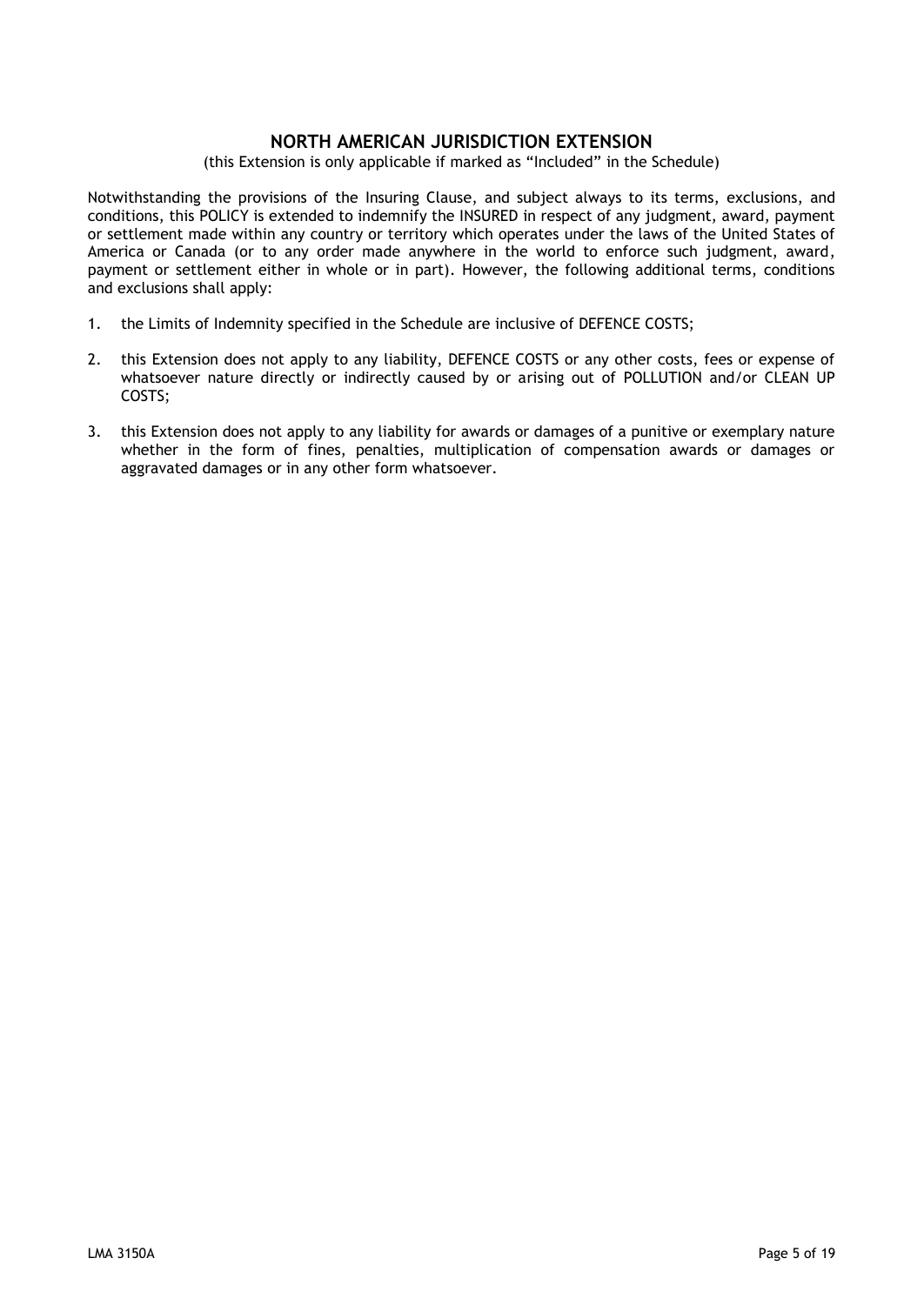## **DEFINITIONS**

The following Definitions apply to this POLICY unless specifically amended by Endorsement:

- 1. ACT OF TERRORISM means an act, including but not limited to the use of force or violence and/or the threat thereof, of any person or group of persons, whether acting alone or on behalf of or in connection with any organisation or government, committed for political, religious, ideological or similar purposes including the intention to influence any government and/or to put the public, or any section of the public, in fear.
- 2. ADVERTISEMENT means any manner of communication given to the public including by way of any form of print media, publication, telecommunication, radio or television broadcast, electronic mail, internet, world wide web or exhibit.
- 3. ADVERTISING INJURY means:
	- a. libel, slander or defamation; and/or
	- b. any infringement of design, patent, copyright, title or slogan; and/or
	- c. piracy, plagiarism, passing off or unfair competition or idea misappropriation under an implied contract; and/or
	- d. any invasion of right of privacy; and/or
	- e. any of the foregoing alleged by any other name;

committed or alleged to have been committed during the PERIOD OF INSURANCE in any ADVERTISEMENT, by or on behalf of the INSURED and arising out of the INSURED'S advertising activities.

- 4. BODILY INJURY means bodily injury, sickness, disability or disease. BODILY INJURY shall also mean mental injury, mental anguish, shock or death if directly resulting from bodily injury, sickness, disability or disease.
- 5. BUSINESS means those activities of the INSURED as specified in the Schedule.
- 6. CLEAN UP COSTS means any cost, expense, claim or suit arising out of any request, demand or order as a result of actual, alleged or threatened discharge, seepage, migration, dispersal, release or escape of POLLUTANTS at any time that the INSURED test for, monitor, clean up, remove, contain, treat, detoxify or neutralize or in any way respond to or assess the effects of any POLLUTANT.
- 7. COMPUTER SYSTEM means any computer, hardware, software, information technology and communications system or electronic device, including any similar system or any configuration of the aforementioned and including any associated input, output or data storage device, networking equipment or back up facility.
- 8. CYBER INCIDENT means:
	- a. an unauthorised or malicious act or series of related unauthorised or malicious acts, regardless of time and place, or the threat or hoax thereof; and/or
	- b. a failure to act, any error or omission or accident or series of related failures to act, errors or omissions or accidents; and/or
	- c. a breach of duty, statutory duty or regulatory duty or trust or series of related breaches of duty, statutory duty or regulatory duty or trust;

involving access to, processing of, use of or operation of any COMPUTER SYSTEM or any data by any person or group of persons.

For the purposes of this POLICY, paragraph b. shall not apply to Section C – Products Liability.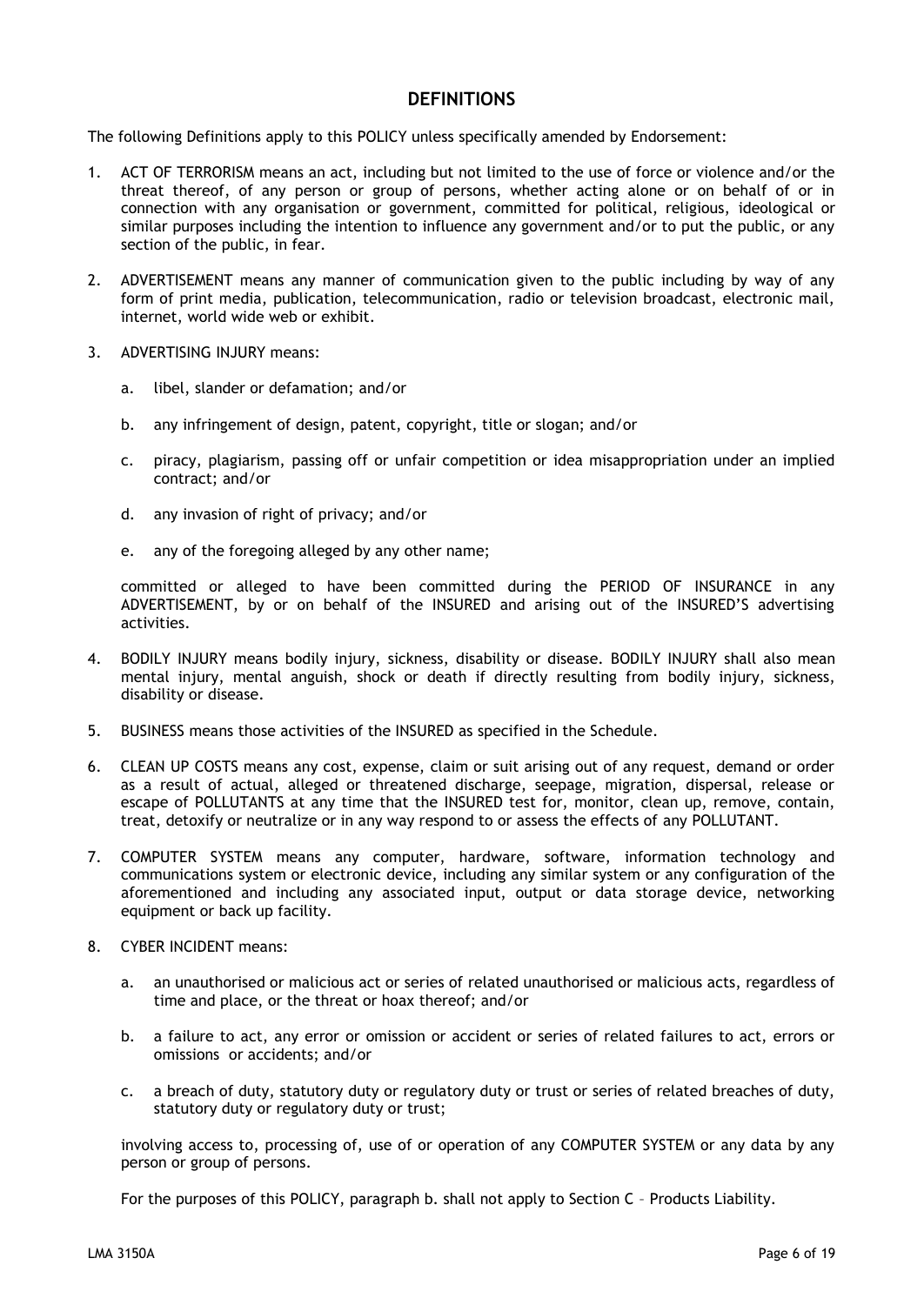- 9. CYBER LOSS means all actual or alleged loss, damage, liability, injury, compensation, sickness, disease, death, medical payment, claim, cost, fee, expense or any other amount incurred by or accruing to the INSURED, including but not limited to any mitigation cost or statutory fine or penalty, directly or indirectly caused by, contributed to by, resulting from, arising out of or in connection with any CYBER INCIDENT.
- 10. DEDUCTIBLE means the amount for which the INSURED is liable to pay, before the Underwriters shall be liable to make any payment under this POLICY.
- 11. DEFENCE COSTS means:
	- a. costs, fees and expenses incurred by or on behalf of the INSURED in the investigation, adjustment, appraisal, defence or settlement of any claim, suit, proceedings or appeal, or
	- b. legal expenses incurred by or on behalf of the INSURED arising out of representation at any inquest or inquiry or arising out of the defence of any proceedings in a criminal court;

with the written consent of the Underwriters (which consent shall not be unreasonably withheld) and in respect of matters which may form the subject of indemnity provided by this POLICY.

- 12. EMPLOYEE means:
	- a. any person under a contract of employment or contract of service or apprenticeship with the INSURED;
	- b. a person deemed to be an employee of the INSURED under a workers' compensation, disability benefits or unemployment or employment compensation law or any similar law;
	- c. a person undertaking study or work experience, voluntary work or youth training scheme with the INSURED;

working for and under the control of the INSURED in connection with the BUSINESS.

- 13. FINANCIAL LOSS means a pecuniary or economic loss or expense sustained by a third party resulting from the BUSINESS of the INSURED and not consequent upon BODILY INJURY, PERSONAL INJURY or PROPERTY DAMAGE.
- 14. INSURED means:
	- a. the first named INSURED, specified in the Schedule as INSURED; and
	- b. any director or EMPLOYEE of the INSURED but only for acts within the scope of their employment; and
	- c. the INSURED'S subsidiary, owned or controlled companies which have been declared to and accepted by Underwriters; and
	- d. the interest of the INSURED in any Joint Venture in which the INSURED or a subsidiary, owned or controlled company of the INSURED has an interest which has been declared to and accepted by Underwriters, but subject always to the following:

the liability of Underwriters under this POLICY shall be limited to the product of (a) the percentage interest of the INSURED in the said Joint Venture and (b) the total limit of liability insurance afforded the INSURED by this POLICY. Where the percentage interest of the INSURED in said Joint Venture is not set forth in writing, the percentage to be applied shall be that which would be imposed by law at the inception of the Joint Venture. Such percentage shall not be increased by the insolvency of others interested in the said Joint Venture; and

e. the additional percentage of any Joint Venture where the INSURED is obligated by written contract to purchase insurance for any other partner in said Joint Venture and in respect of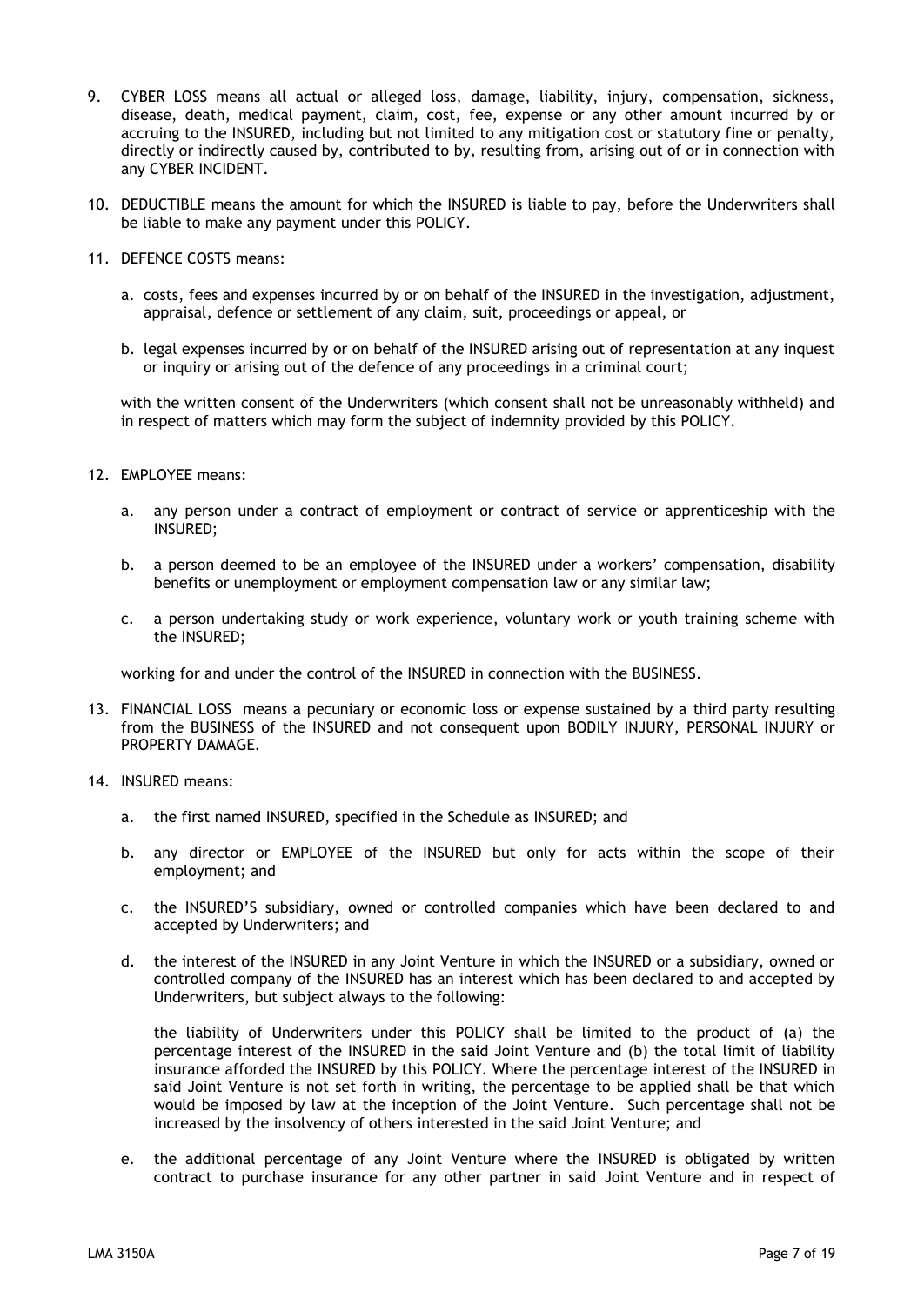which the Joint Venture and percentage interest has been declared to and accepted by Underwriters; and

- f. the officers, committee and members of the INSURED'S canteen, social, sports, first aid, fire fighting and welfare organisations in their respective capacity as such; and
- g. the legal or personal representative of the INSURED in their capacity as such, following upon the death of the INSURED in respect of liability incurred by the INSURED, provided that if indemnity is extended to any such party, that party shall be subject to the terms of this POLICY so far as they can apply.
- 15. OCCUPATIONAL ILLNESS means illness or disease (including subsequent disablement or death) sustained during and which arises out of a person's employment.
- 16. OCCURRENCE means an event, including continuous or repeated exposure to substantially the same or similar set of conditions, which unexpectedly or unintentionally results in BODILY INJURY and/or PERSONAL INJURY and/or PROPERTY DAMAGE.

All BODILY INJURY, PERSONAL INJURY and/or PROPERTY DAMAGE consequent upon or attributable to one source or originating cause shall be deemed to be one OCCURRENCE irrespective of the period of time after the commencement of the PERIOD OF INSURANCE or the number of persons or organisations who sustain BODILY INJURY, PERSONAL INJURY and/or PROPERTY DAMAGE.

- 17. PERIOD OF INSURANCE means the period stated as the PERIOD OF INSURANCE in the Schedule.
- 18. PERSONAL INJURY means:
	- a. false arrest, false imprisonment, wrongful detention, or malicious prosecution;
	- b. wrongful entry, wrongful eviction or other invasion of privacy;
	- c. libel, slander or defamation of character (other than arising out of ADVERTISING INJURY);
	- d. mental anguish and/or mental injury which results from a., b., and/or c. above.
- 19. POLICY means this document, the Schedule (including any schedules issued in substitution) and any endorsements attaching to this document or the Schedule.
- 20. POLLUTANT means any solid, liquid, gaseous or thermal irritant or contaminant including smoke, vapour, soot, dust, fumes, acids, alkalis, chemicals or waste. Waste is deemed to include materials to be recycled, reconditioned or reclaimed.
- 21. POLLUTION means the actual, alleged or threatened discharge, seepage, migration, dispersal, release or escape, of any POLLUTANT at any time, and pollution or contamination of the atmosphere or of any water, land or other physical property.
- 22. PRODUCT means any property after it has left the custody or control of the INSURED which has been designed, specified, formulated, manufactured, constructed, installed, sold, supplied, distributed, treated, serviced, altered or repaired by or on behalf of the INSURED. For the purposes of this POLICY, food or drink supplied by or on behalf of the INSURED primarily to the INSURED'S EMPLOYEES as a staff benefit, is not a PRODUCT.
- 23. PROFESSIONAL SERVICES means advice (other than in connection with the supply or intended supply of the INSURED'S PRODUCTS), designs, specifications, plans, maps, surveys, inspections, computer programs, formulae, supervision, instructions, directions or opinions prepared or given by or on behalf of any INSURED in a professional capacity to others.
- 24. PROPERTY DAMAGE means physical injury to tangible property, including all resulting loss of use, possession or control of that property. All such loss of use shall be deemed to occur at the time of the physical injury that caused it.

For the purposes of this POLICY, electronic data is not tangible property.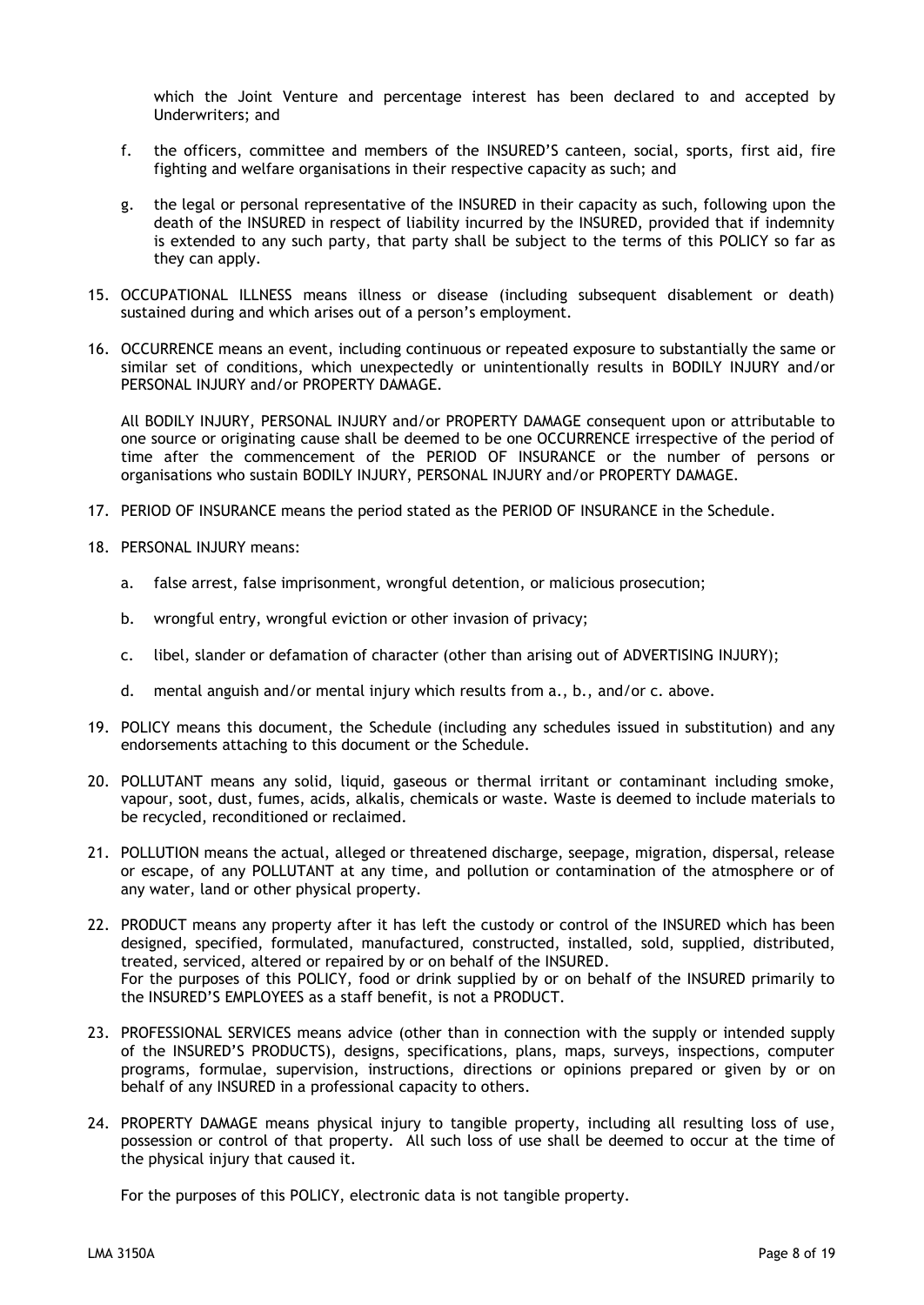25. TERRITORIAL LIMITS means the territory or location specified in the Schedule, and where the BODILY INJURY, PERSONAL INJURY or PROPERTY DAMAGE takes place.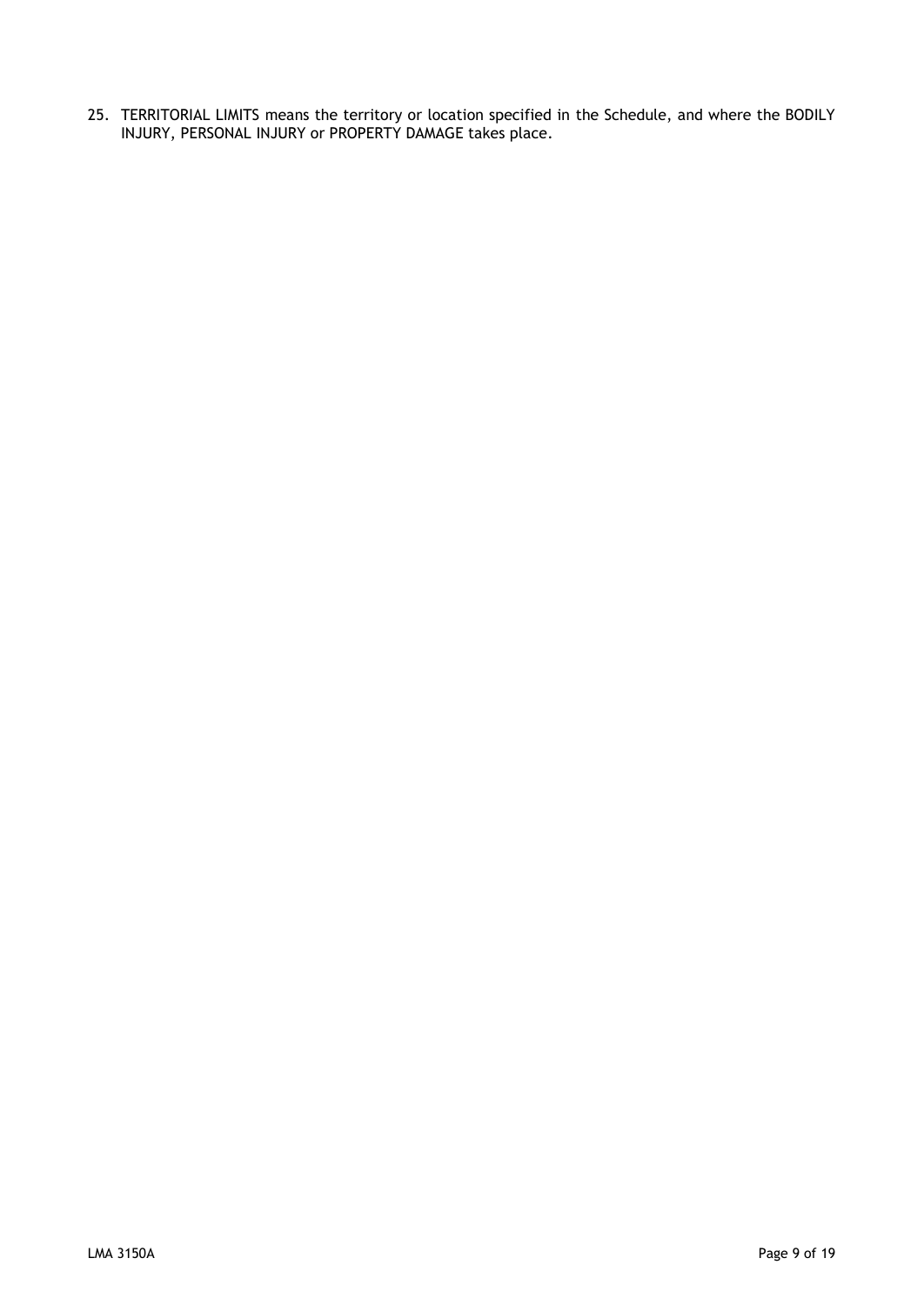## **SECTION A - PUBLIC LIABILITY**

#### **SECTION A - INDEMNITY**

The Underwriters will indemnify the INSURED against their legal liability to pay damages (including claimants' costs, fees and expenses) for and/or arising out of:

- 1. BODILY INJURY;
- 2. PERSONAL INJURY; and/or
- 3. PROPERTY DAMAGE;

that takes place within the TERRITORIAL LIMITS and which occurs during the PERIOD OF INSURANCE resulting from or arising out of an OCCURRENCE.

#### **SECTION A - EXCLUSIONS**

This Section is subject to the General Exclusions and also does not apply to any liability, DEFENCE COSTS or any other costs, fees or expense of whatsoever nature directly or indirectly caused by or arising out of:

- 1. POLLUTION and/or CLEAN UP COSTS;
- 2. any PRODUCT;
- 3. PROPERTY DAMAGE to property owned, leased or hired by or under hire purchase or on loan to the INSURED or otherwise in the INSURED'S care, custody or control other than:
	- a. premises (or the contents thereof) temporarily occupied by the INSURED for work therein (but no indemnity is granted for PROPERTY DAMAGE to that part of the property on which the INSURED is or has been working and which arises out of such work);
	- b. clothing and personal effects belonging to any EMPLOYEE or visitor of the INSURED;
	- c. premises tenanted by the INSURED to the extent that the INSURED would be held liable in the absence of any specific agreement;
	- d. any motor vehicle or trailer not belonging to the INSURED temporarily in the INSURED'S care, custody or control for the purpose of parking.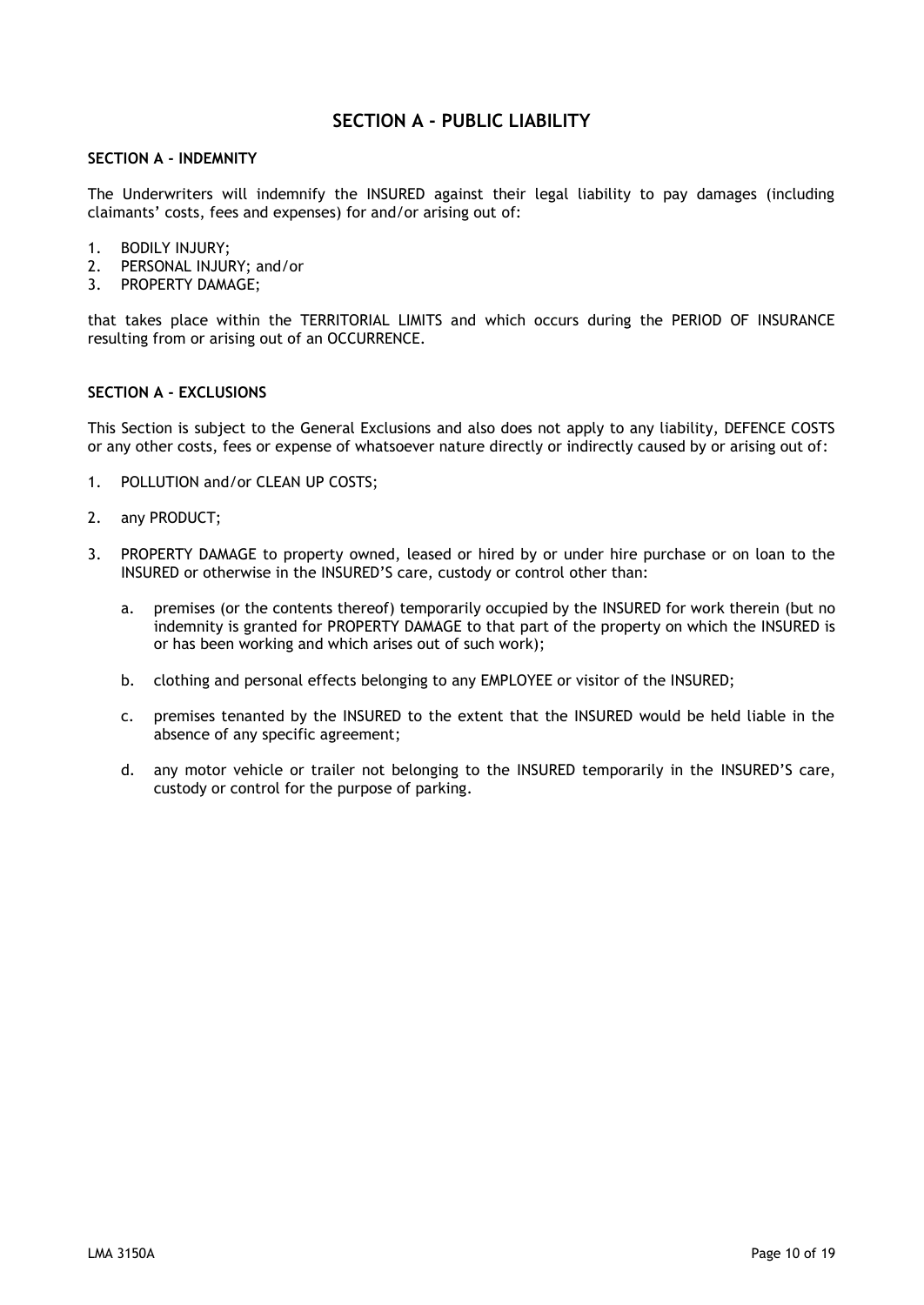## **SECTION B - POLLUTION LIABILITY**

#### **SECTION B - INDEMNITY**

The Underwriters will indemnify the INSURED against their legal liability to pay damages (including claimants' costs, fees and expenses) for and/or arising out of:

- 1. BODILY INJURY;
- 2. PERSONAL INJURY; and/or
- 3. PROPERTY DAMAGE;

arising out of POLLUTION and occurring in its entirety in the PERIOD OF INSURANCE but only to the extent that the INSURED can demonstrate that such POLLUTION:

- a. is the direct result of a sudden, specific, identifiable OCCURRENCE which takes place at a specific time and place occurring within the TERRITORIAL LIMITS during the PERIOD OF INSURANCE; and
- b. is not the direct result of the INSURED failing to take reasonable precautions to prevent such POLLUTION.

#### **SECTION B - EXCLUSIONS**

This Section is subject to the General Exclusions and also does not apply to any liability, DEFENCE COSTS or any other costs, fees or expense of whatsoever nature directly or indirectly caused by or arising out of:

- 1. PROPERTY DAMAGE to premises presently or at any time previously owned or tenanted by the INSURED;
- 2. PROPERTY DAMAGE to land or water within or below the boundaries of any land or premises presently or at any time previously owned or leased by the INSURED or otherwise in the INSURED'S care, custody or control;
- 3. CLEAN UP COSTS except to the extent that the INSURED would also be liable for such CLEAN UP COSTS as damages that are indemnified by this Section.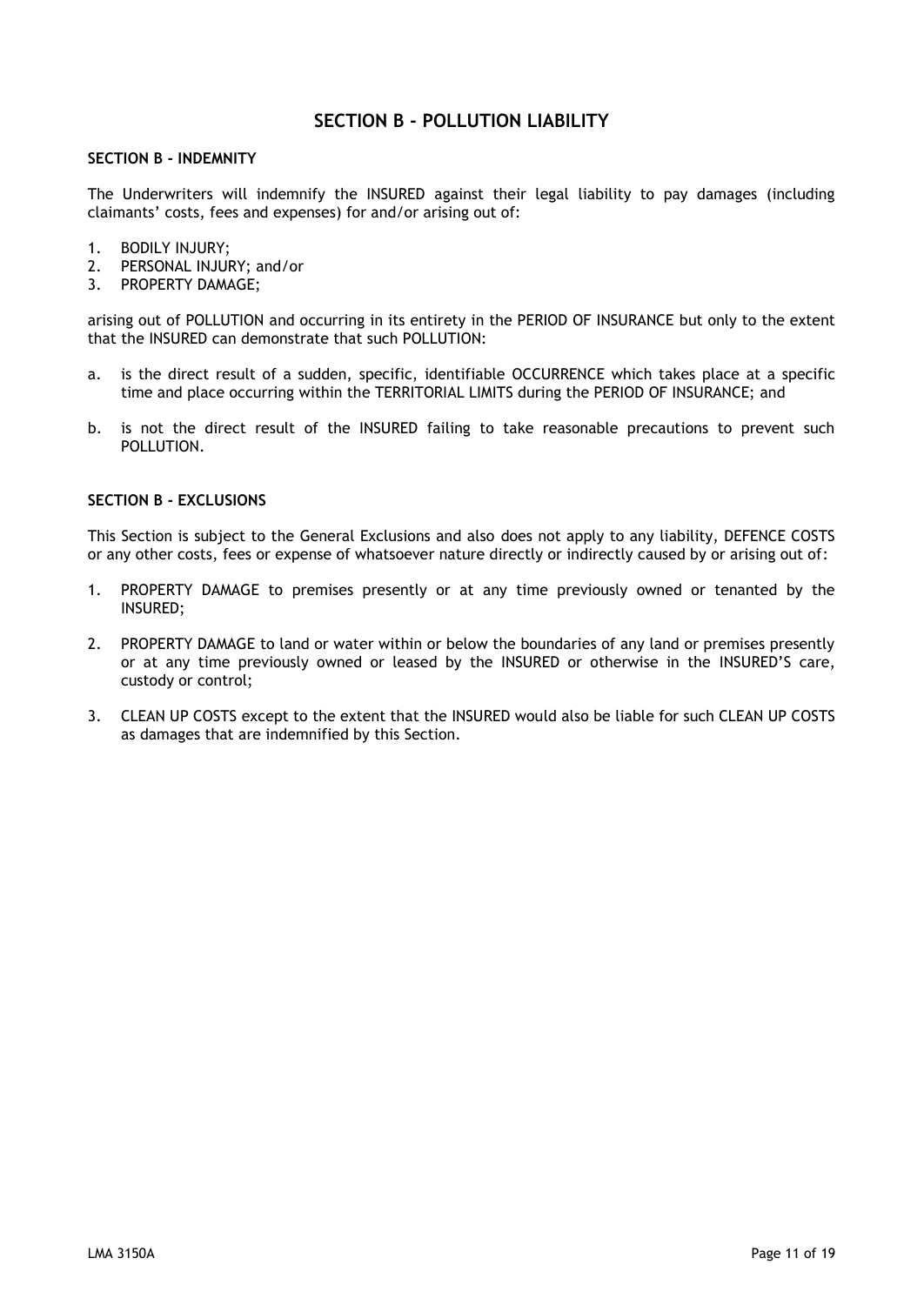## **SECTION C - PRODUCTS LIABILITY**

#### **SECTION C - INDEMNITY**

The Underwriters will indemnify the INSURED against their legal liability to pay damages (including claimants' costs, fees and expenses) for and/or arising out of:

- 1. BODILY INJURY;
- 2. PERSONAL INJURY; and/or
- 3. PROPERTY DAMAGE;

that takes place within the TERRITORIAL LIMITS and which occurs during the PERIOD OF INSURANCE caused by or arising out of any PRODUCT resulting from or arising out of an OCCURRENCE.

Any series of claims for BODILY INJURY, PERSONAL INJURY and/or PROPERTY DAMAGE arising out of one batch of PRODUCTS manufactured, sold, supplied or distributed by the INSURED shall be deemed as arising out of one OCCURRENCE.

#### **SECTION C - EXCLUSIONS**

This Section is subject to the General Exclusions and also does not apply to any liability, DEFENCE COSTS or any other costs, fees or expense of whatsoever nature directly or indirectly caused by or arising out of:

- 1. POLLUTION and/or CLEAN UP COSTS;
- 2. PROPERTY DAMAGE to any PRODUCT or part thereof;
- 3. the repair, reconditioning, modification or replacement of any PRODUCT or part thereof and/or any loss consequent upon the necessity for such repair, reconditioning, modification or replacement;
- 4. the recall of any PRODUCT or part thereof;
- 5. any PRODUCT or part thereof which, with the INSURED'S knowledge, is intended to be incorporated into the structure, machinery or controls of any aircraft, drone, unmanned aerial vehicle or any other aerial device, or satellite, spacecraft, watercraft or hovercraft.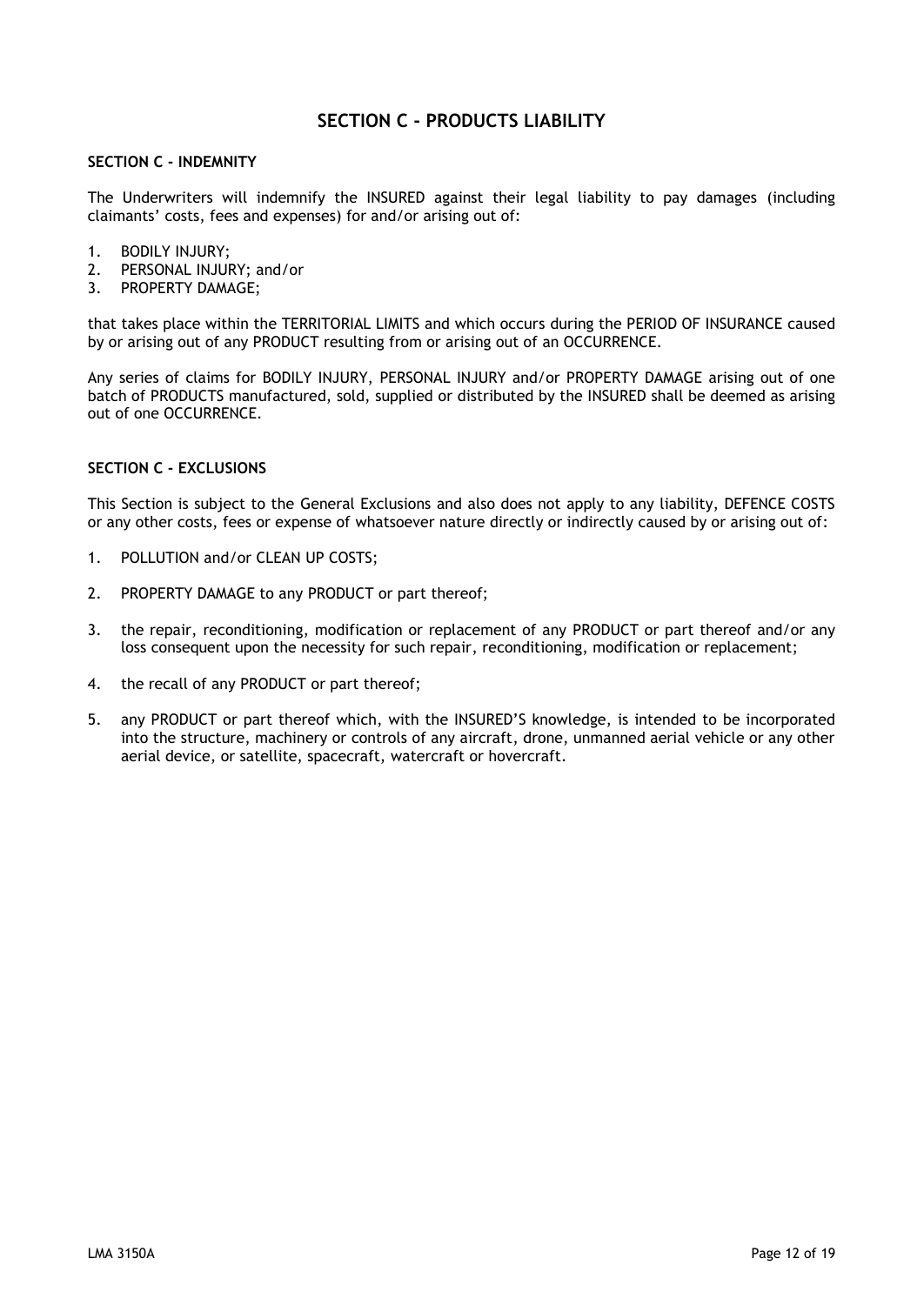## **GENERAL EXCLUSIONS**

The following General Exclusions apply to this POLICY unless specifically amended by Endorsement.

This POLICY does not apply to any liability, DEFENCE COSTS or any other costs, fees or expense of whatsoever nature directly or indirectly caused by or arising out of:

- 1. ABUSE
	- a. the actual, alleged, attempted, threatened or proposed sexual or physical abuse or molestation, harassment or any other form of physical, or mental abuse of any person; or any other act of a sexual nature or any act undertaken with a sexual motive;
	- b. negligent or intentional EMPLOYEE hiring, investigation, acceptance of volunteer workers, supervision, reporting to the proper authorities or failure to so report, or retention of a person by the INSURED whose conduct would be excluded by a. above, or may have contributed to the injuries set forth in a. above;
- 2. ACT OF TERRORISM

any ACT OF TERRORISM or any action taken in controlling, preventing, suppressing or in any way relating to any ACT OF TERRORISM;

3. ADVERTISING INJURY

any ADVERTISING INJURY;

4. AIRCRAFT OR WATERCRAFT

the ownership, possession, maintenance or use by or on behalf of the INSURED of any aircraft, drone, unmanned aerial vehicle or any other aerial device, or satellite, spacecraft, watercraft or hovercraft.

This exclusion does not apply to watercraft not exceeding five (5) metres in length whilst on inland waterways;

5. ASBESTOS

the existence of or exposure to asbestos and/or any asbestos containing materials in whatever form or quantity;

6. CONTRACTUAL LIABILITY

the assumption of liability by the INSURED in a contract or agreement.

This exclusion does not apply to liability for damages that the INSURED would have incurred in the absence of the contract or agreement;

7. CYBER LOSS

any CYBER LOSS;

8. DELIBERATE ACTS

a deliberate act or event either expected or intended by the INSURED.

This exclusion does not apply to BODILY INJURY, PERSONAL INJURY or PROPERTY DAMAGE resulting from the use of reasonable force to protect persons or property, or to any individual person or company if the BODILY INJURY, PERSONAL INJURY or PROPERTY DAMAGE resulting from the act or event was not expected or intended by that party;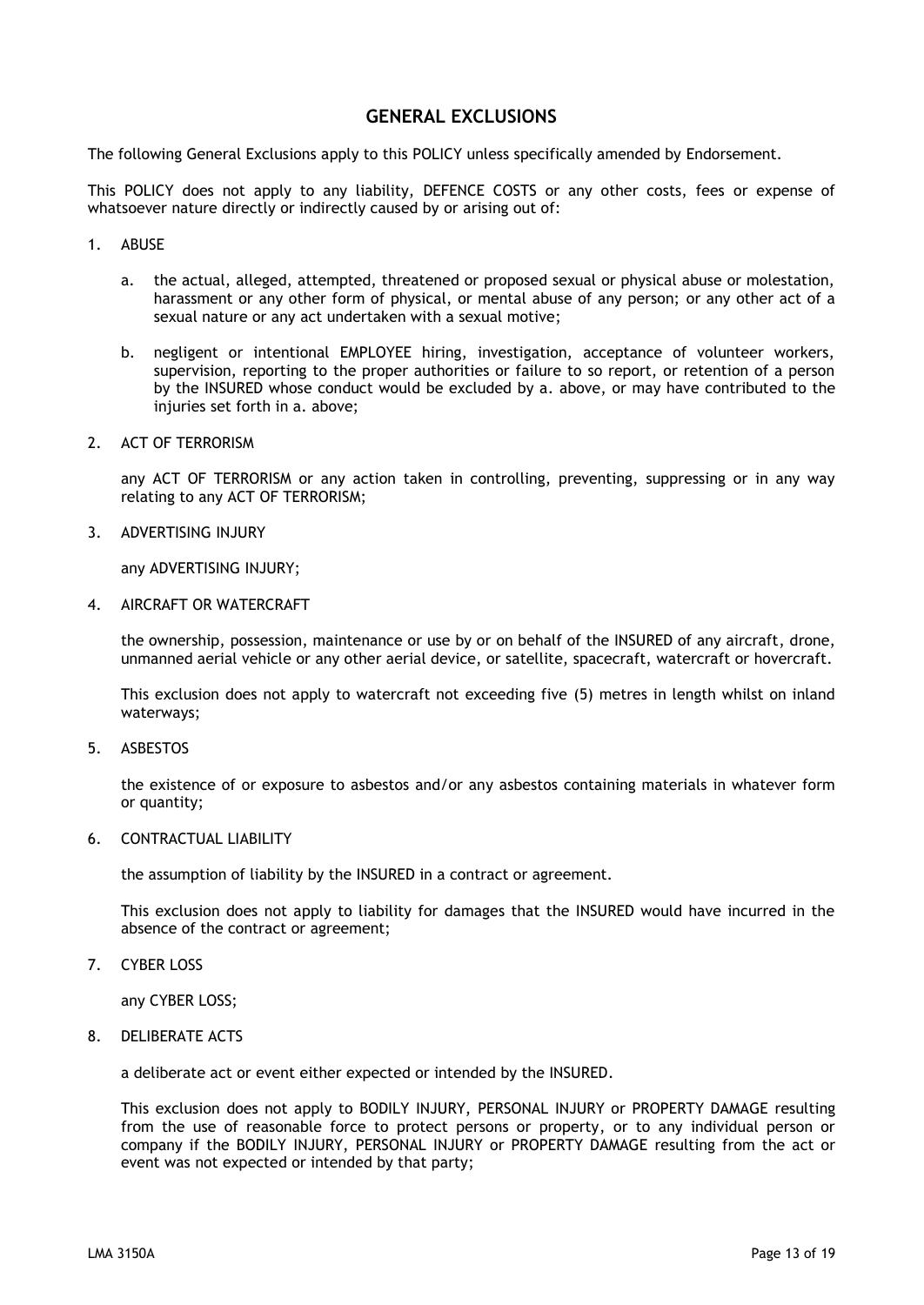#### 9. EMPLOYERS' LIABILITY

- a. BODILY INJURY or PERSONAL INJURY to any EMPLOYEE of the INSURED in the course of their employment;
- b. any obligation of the INSURED under a workers' compensation, disability benefits or unemployment or employment compensation law or any similar law;

#### 10. EMPLOYMENT PRACTICES

- a. the failure to hire any prospective EMPLOYEE or any applicant for employment;
- b. the employment of any person in violation of any laws as to age;
- c. the termination or wrongful dismissal of any EMPLOYEE;
- d. the failure to promote or advance any EMPLOYEE;
- e. employment-related practices, policies, acts or omissions including, but not limited to, coercion, demotion, evaluation, reassignment, discipline, defamation, harassment, humiliation, discrimination or retaliation directed at any present, past, future or prospective EMPLOYEE;

#### 11. FAULTY WORKMANSHIP

the cost of re-performing, completing, correcting or improving any work done or undertaken by or on behalf of the INSURED;

#### 12. FINANCIAL LOSS

any FINANCIAL LOSS;

13. LIQUIDATED DAMAGES

any liquidated damages clauses, penalty clauses or performance warranties unless proven that liability would have attached in the absence of such clauses or warranties;

#### 14. MOTOR VEHICLES

the ownership, possession, maintenance or use of any motor vehicle or trailer by or on behalf of the INSURED.

This exclusion does not apply to liability:

- a. caused by the use of any tool or plant forming part of or attached to or used in connection with any motor vehicle or trailer;
- b. arising beyond the limits of any road or other public place and caused by the loading or unloading of any motor vehicle or trailer;
- c. arising out of any motor vehicle or trailer temporarily in the INSURED'S care, custody or control for the purpose of parking.

Provided always that no indemnity is granted against liability compulsorily insurable by legislation or for which the government or other authority has accepted responsibility;

### 15. MOULD

the existence of mould and/or fungi or its spores, bacteria, yeasts, mildew, algae, mycotoxins or any other metabolic products, enzymes or protein secreted by the above whether toxic or otherwise;

#### 16. NORTH AMERICAN DOMICILE

any INSURED domiciled or registered in the United States of America or Canada or any country or territory which operates under the laws of the United States of America or Canada;

#### 17. OCCUPATIONAL ILLNESS

any OCCUPATIONAL ILLNESS;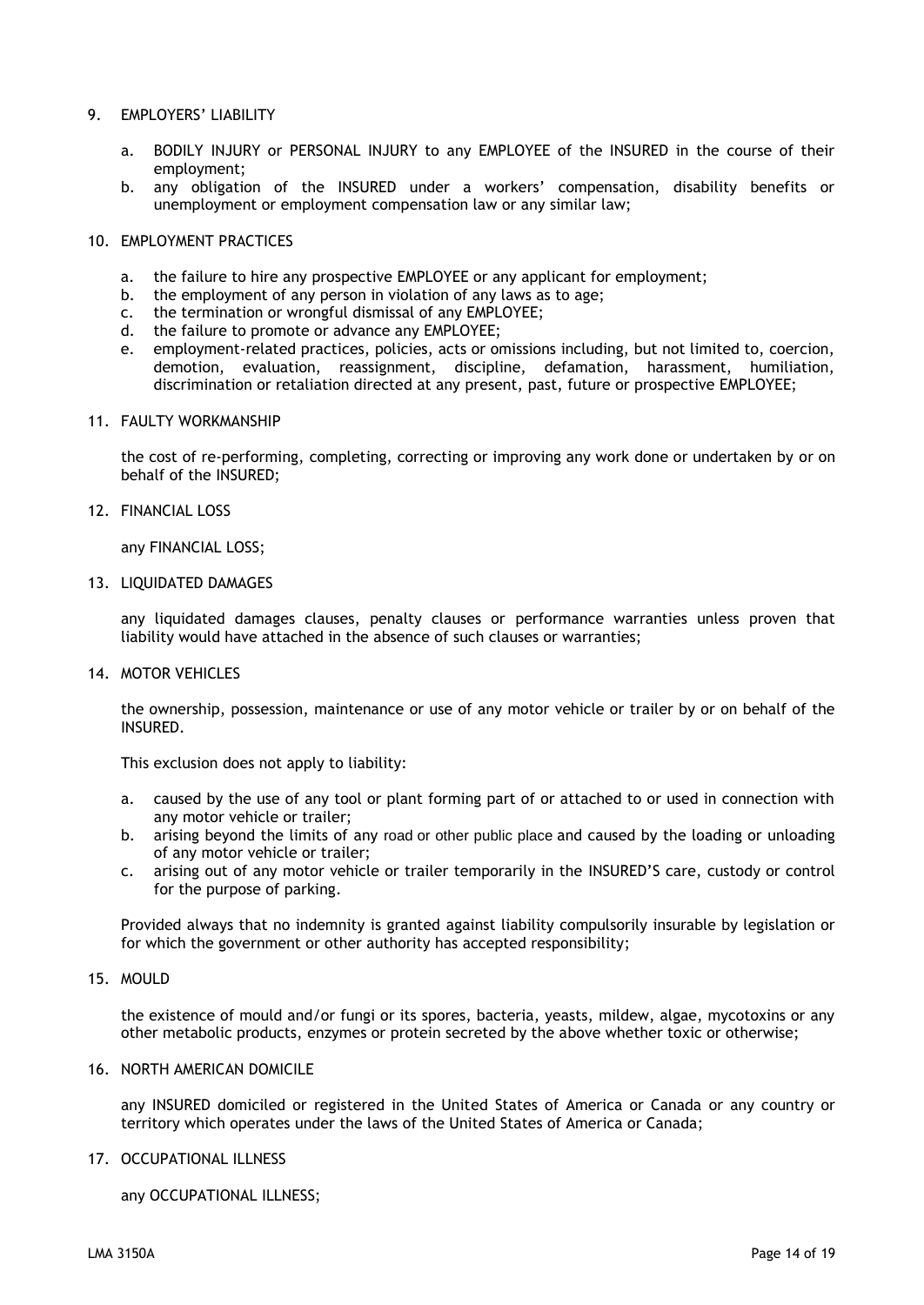#### 18. PROFESSIONAL SERVICES

any act, negligence, error or omission, malpractice or mistake in the rendering of PROFESSIONAL SERVICES, committed or alleged to have been committed by or on behalf of the INSURED in the conduct of the INSURED'S BUSINESS;

#### 19. PUNITIVE OR EXEMPLARY DAMAGES

any awards or damages of a punitive or exemplary nature whether in the form of fines, penalties, multiplication of compensation awards or damages or aggravated damages or in any other form whatsoever;

#### 20. RADIOACTIVE CONTAMINATION

- a. ionising radiations from or contamination by radioactivity from any nuclear fuel or from any nuclear waste or from the combustion of nuclear fuel;
- b. the radioactive, toxic, explosive or other hazardous or contaminating properties of any nuclear installation, reactor or other nuclear assembly or nuclear component thereof;
- c. any weapon or device employing atomic or nuclear fission and/or fusion or other like reaction or radioactive force or matter;
- d. the radioactive, toxic, explosive or other hazardous or contaminating properties of any radioactive matter. The exclusion in this sub-clause does not extend to radioactive isotopes, other than nuclear fuel, when such isotopes are being prepared, carried, stored, or used for commercial, agricultural, medical, scientific or other similar peaceful purposes;

#### 21. WAR

war, invasion, act of foreign enemy, hostilities (whether war be declared or not), civil war, rebellion, revolution, insurrection or military or usurped power.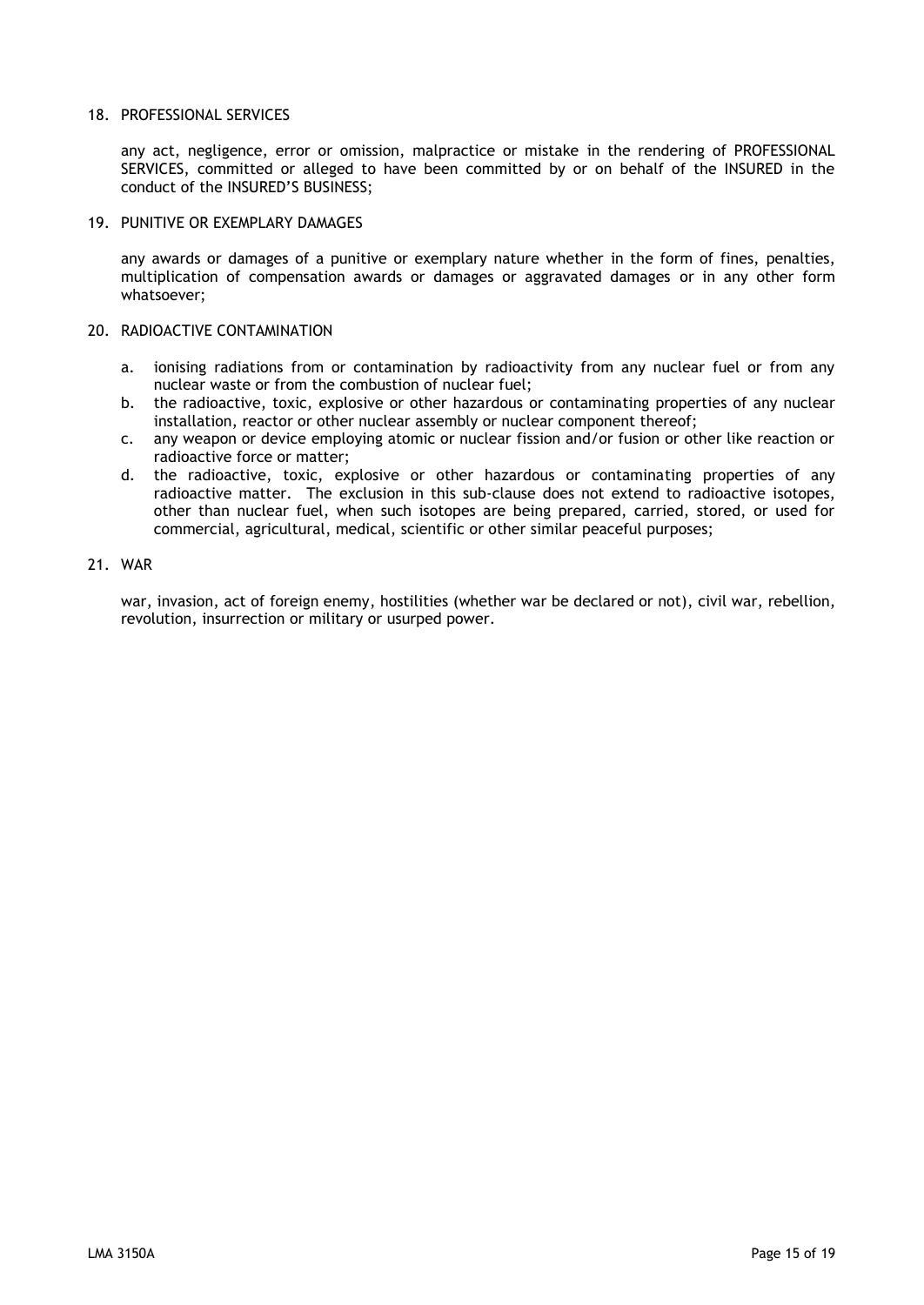## **CLAIMS CONDITIONS:**

The following Claims Conditions apply to this POLICY unless specifically amended by Endorsement. Failure to comply with any of these Claims Conditions could adversely affect the insurance provided by this POLICY or any claim the INSURED may make.

#### 1. ASSUMPTION OF LIABILITY

No admission, offer, promise or payment shall be made or given by or on behalf of the INSURED without the prior written consent of the Underwriters who shall be entitled to take over and conduct in the name of the INSURED the defence or settlement of any claim or to prosecute in the name of the INSURED to their own benefit any claim for indemnity or damages or otherwise. The Underwriters shall have full discretion in the conduct of any proceedings and in the settlement of any claim and the INSURED shall give all such information and assistance as the Underwriters may reasonably require.

#### 2. CO-OPERATION

The INSURED shall co-operate fully with the Underwriters and their appointed representatives in all matters pertaining to any OCCURRENCE notified hereunder. The INSURED shall, upon request and at times and places designated by the Underwriters, provide for examination all pertinent records including audit records of its accounts and provide for interview any of its EMPLOYEES or other persons, to the best of its ability and power. The INSURED agrees to execute all papers and render all assistance to secure all rights, title, interest and causes of action as it may have against any person or entity in connection with any OCCURRENCE notified hereunder, and to do nothing to prejudice such rights or causes of action.

#### 3. NOTICE OF CLAIM

The INSURED shall give written notice to the Underwriters as soon as reasonably practicable of any OCCURRENCE which may give rise to a claim under the POLICY.

The INSURED shall give all such additional information as the Underwriters may require. Each claim, writ, summons or process and all documents relating thereto shall be sent to the Underwriters as soon as reasonably practicable after they are received by the INSURED.

#### 4. SETTLEMENT

The Underwriters may at any time pay to the INSURED in connection with any claim or series of claims under this POLICY to which a Limit of Indemnity applies the amount of such Limit (after deduction of any sums already paid) or any lesser amount for which such claims can be settled and upon such payment being made the Underwriters shall relinquish the conduct and control of and be under no further liability in connection with such claims except for the payment of DEFENCE COSTS incurred prior to the date of such payment.

Provided that if the Underwriters exercise the above option and the amount required to dispose of any claim or series of claims exceeds the Limit of Indemnity and such excess amount is insured either in whole or in part, with DEFENCE COSTS payable in addition to the Limit of Indemnity under this POLICY, then the Underwriters will also contribute their proportion of subsequent DEFENCE COSTS incurred with their prior written consent as the Limit of Indemnity bears to the amount paid to dispose of a claim. This clause does not apply where and to the extent DEFENCE COSTS are inclusive within the Limit of Indemnity.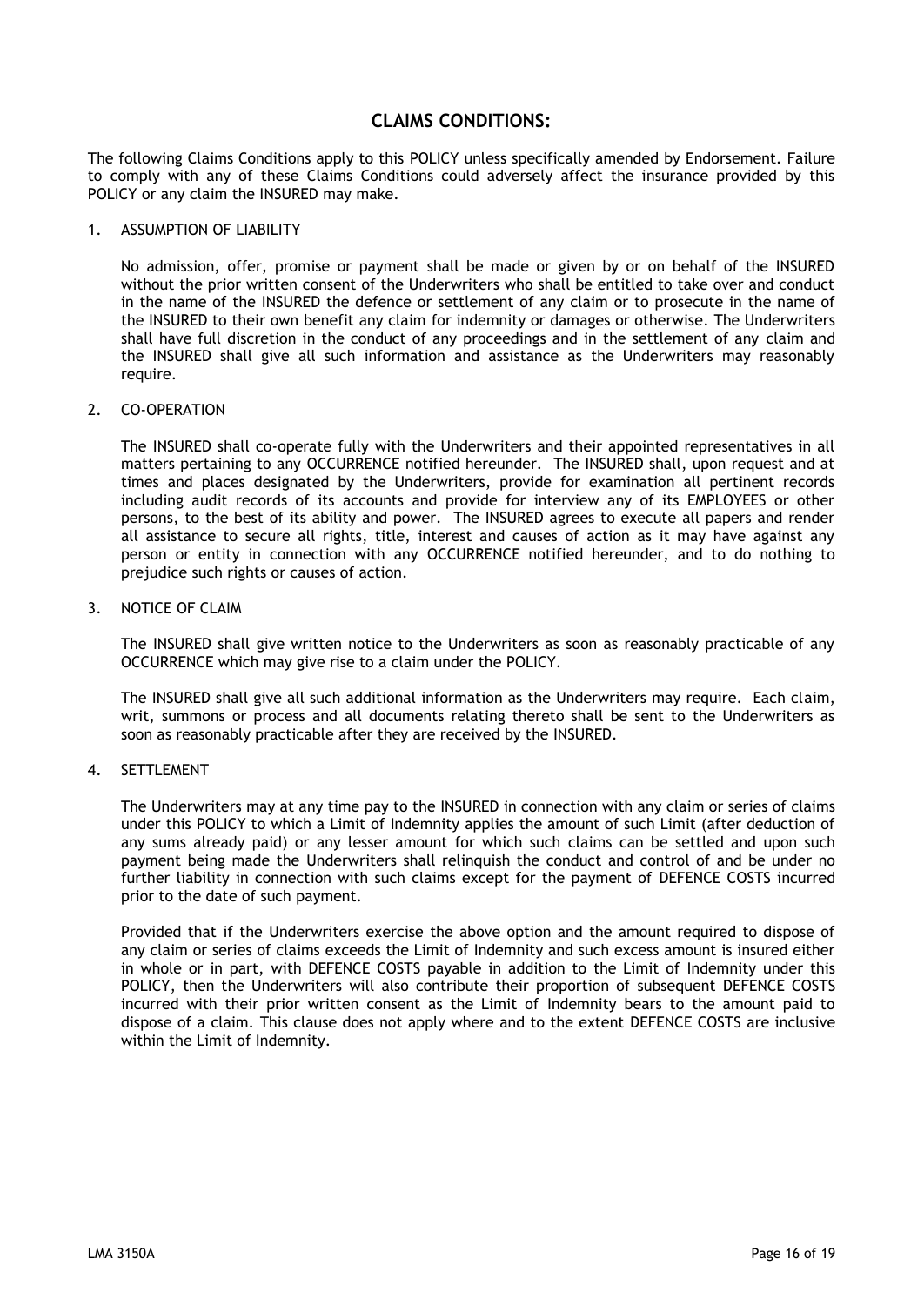## **GENERAL CONDITIONS**

The following General Conditions apply to this POLICY unless specifically amended by Endorsement. Failure to comply with any of these General Conditions could adversely affect the insurance provided by this POLICY or any claim the INSURED may make.

#### 1. CANCELLATION

- a. The first named INSURED may cancel this POLICY at any time by mailing or delivering to the Underwriters written notice of cancellation.
- b. The Underwriters may cancel this POLICY by mailing or delivering to the first named INSURED written notice of cancellation at least:
	- (i) fifteen (15) days before the effective date of cancellation if the Underwriters cancel for non-payment of premium; or
	- (ii) thirty (30) days before the effective date of cancellation if the Underwriters cancel for any other reason.

If notice is mailed, cancellation takes effect fifteen (15) or thirty (30) days after receipt of the letter by the post office, depending upon the reason for cancellation. Proof of mailing will be sufficient proof of notice.

- c. The Underwriters will mail or deliver their notice to the first named INSURED'S address stated in the Schedule.
- d. The PERIOD OF INSURANCE will end on the date cancellation takes effect.
- e. Notice of cancellation given by or to the first named INSURED shall constitute notice by and to all INSUREDS under the POLICY.
- f. If this POLICY is cancelled, the Underwriters will send the first named INSURED any pro rata premium refund due. The cancellation will be effective even if the Underwriters have not made or offered a refund.

In the event this POLICY is subject to premium adjustment, the Underwriters shall retain the earned premium calculated in accordance with the Premium clause within these General Conditions, or the pro rata proportion of the Minimum and Deposit Premium for the period this POLICY has been in force, whichever the greater.

g. If, during the PERIOD OF INSURANCE, there has been either a claim on the POLICY or the Underwriters have been notified of an OCCURRENCE that they deem likely to result in a claim, no refund of premium shall be provided.

#### 2. CONFLICT OF STATUTES / LAW

In the event that any provision of this POLICY is found to be invalid or unenforceable, the other provisions of this POLICY and the remainder of the provision in question shall not be affected thereby and shall remain in full force and effect.

#### 3. MATERIAL CHANGES

The INSURED shall give notice as soon as reasonably practicable of any fact or event which materially changes the information supplied to the Underwriters at the time when this POLICY was effected and the Underwriters may amend the terms of this POLICY according to the materiality of the change.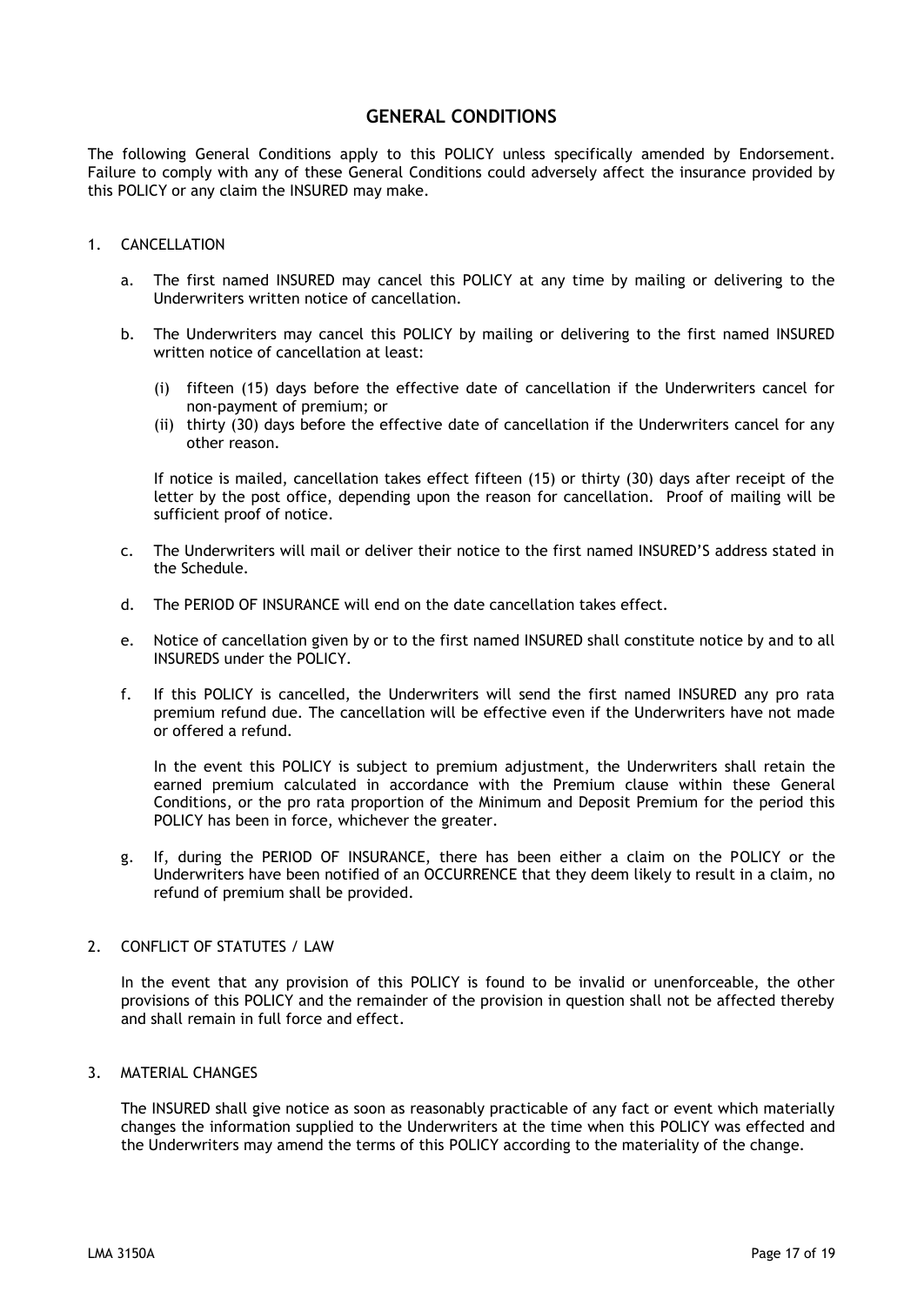#### 4. MISREPRESENTATION AND FRAUD

The entire POLICY and any claim hereunder will be void if, whether before or after an OCCURRENCE or claim, an INSURED has:

- a. wilfully concealed or wilfully misrepresented any material fact or circumstance;
- b. engaged in fraudulent conduct; or c. made false statements:
- made false statements;

relating to this POLICY or any OCCURRENCE or claim hereunder.

#### 5. NOTICES

The first named INSURED in the Schedule shall act on behalf of all insured parties in all matters with respect to this POLICY. Any notice communicated under the terms of this POLICY to or from the first named INSURED shall be binding upon all INSUREDS.

#### 6. OTHER INSURANCE

The Underwriters shall not be liable for any claim covered under this POLICY if there is another insurance under which such claim would attract coverage. This insurance shall apply only as excess and in no event as contributing insurance and then only after all such other insurance has been exhausted.

The Underwriters acknowledge the existence of any policies arranged to apply in excess of the insurance provided by this POLICY and it is agreed that notwithstanding anything contained in this General Condition the insurance provided by such excess policies shall be considered as excess and non-contributing insurance insofar as the insurance provided under this POLICY is concerned and shall be held to attach and cover only after the insurance under this POLICY has been exhausted.

#### 7. POLICY DISPUTES

#### a. CHOICE OF LAW:

Any dispute concerning the interpretation of the terms, conditions, limitations and/or exclusions contained in this POLICY is understood and agreed by both the INSURED and the Underwriters to be subject to the law of the territory, Country or State specified in the Schedule.

b. JURISDICTION:

The INSURED and the Underwriters agree to submit to the exclusive jurisdiction of any court of competent jurisdiction within the territory, Country or State as specified in the Schedule and agree to comply with all requirements necessary to give such court jurisdiction. All matters arising hereunder shall be determined in accordance with the law and practice of such court.

#### 8. PREMIUM

The first named INSURED is responsible for the payment of all premiums, and will be the payee for all return premiums paid by the Underwriters.

Where the premium is provisionally based on the INSURED'S estimates, the INSURED shall keep accurate records and after expiry of the PERIOD OF INSURANCE declare as soon as possible, and in any event within ninety (90) days, such details as the Underwriters require. The premium shall then be adjusted and any difference paid by or allowed to the INSURED as the case may be, subject to any minimum premium that may apply.